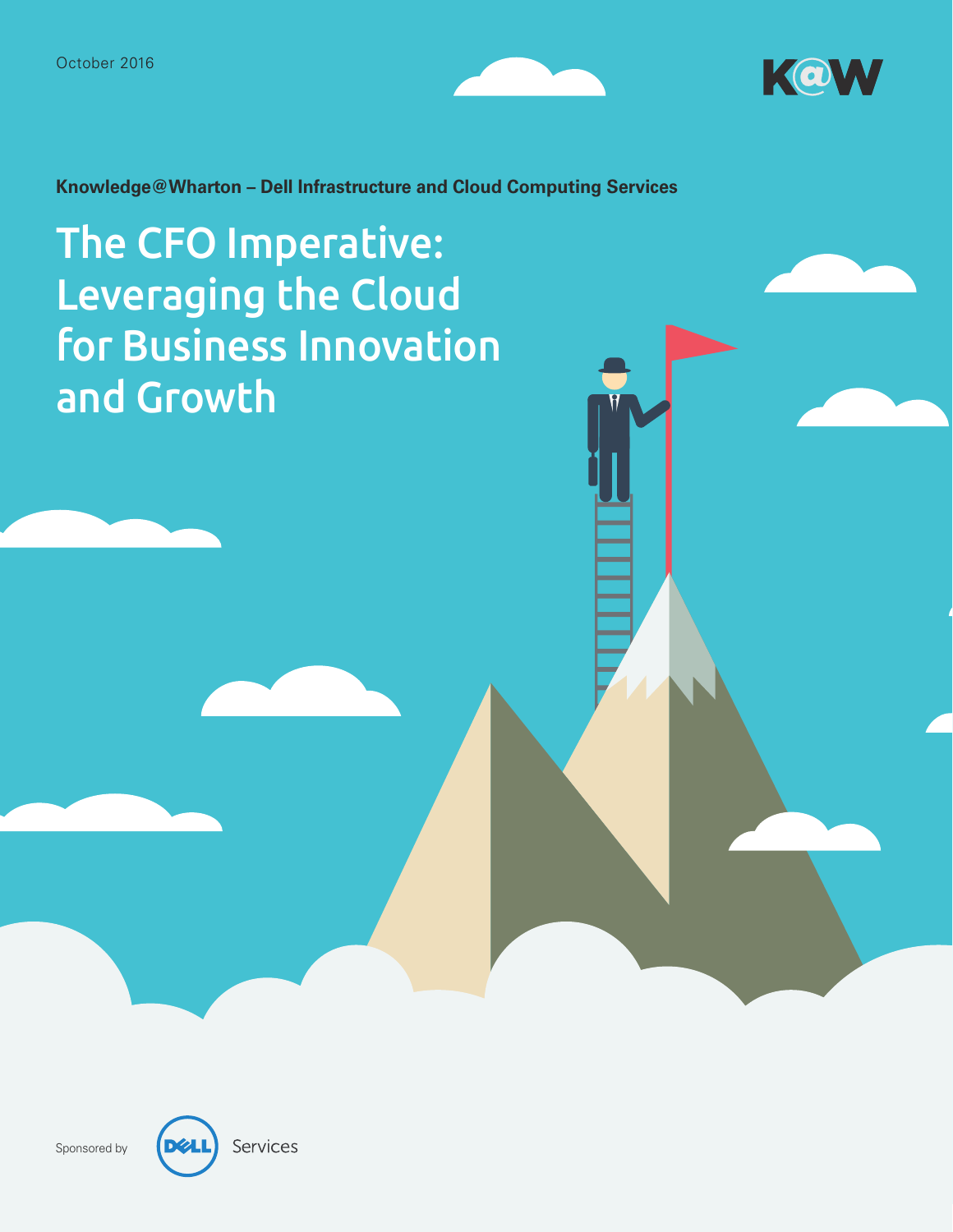

Knowledge@Wharton – Dell Infrastructure and Cloud Computing Services

# The CFO Imperative: Leveraging the Cloud for Business Innovation and Growth

The fast pace of digital disruption demands that businesses must respond swiftly to changing customer and employee needs. But often, a major hurdle is the need for huge capital investments in technology — which might become outdated by the time it is operational — and the staff needed to maintain such systems. For many companies seeking increased agility, flexibility and scale, a better strategic option is the use of cloud services.

Cloud technology offers Internet-based IT resources to firms without the need for major, upfront capital outlays. By tapping services as they need them on a pay-as-you-go basis, businesses can stay flexible and efficient. Such a strategy is useful when companies have bursts of IT intensity in their operations, especially while launching new products or services or coping with volatility in business environments. Many firms also find the cloud a useful launch pad for embracing data analytics tools and the Internet of Things.

The pay-as-you-go model has been quite welcome in the C-suite, said David Wessels, adjunct professor of finance at Wharton. While acknowledging that variable costs can sometimes be more expensive, at least the

*"The cloud frees a firm's internal IT staff to focus on innovation instead of being bogged down by maintenance."* 

— Don Huesman, managing director of the Innovation Group, Wharton

business avoids the ever-present burden that comes with high fixed costs. "It also allows executive teams to be more aggressive in their growth strategy, always knowing they can scale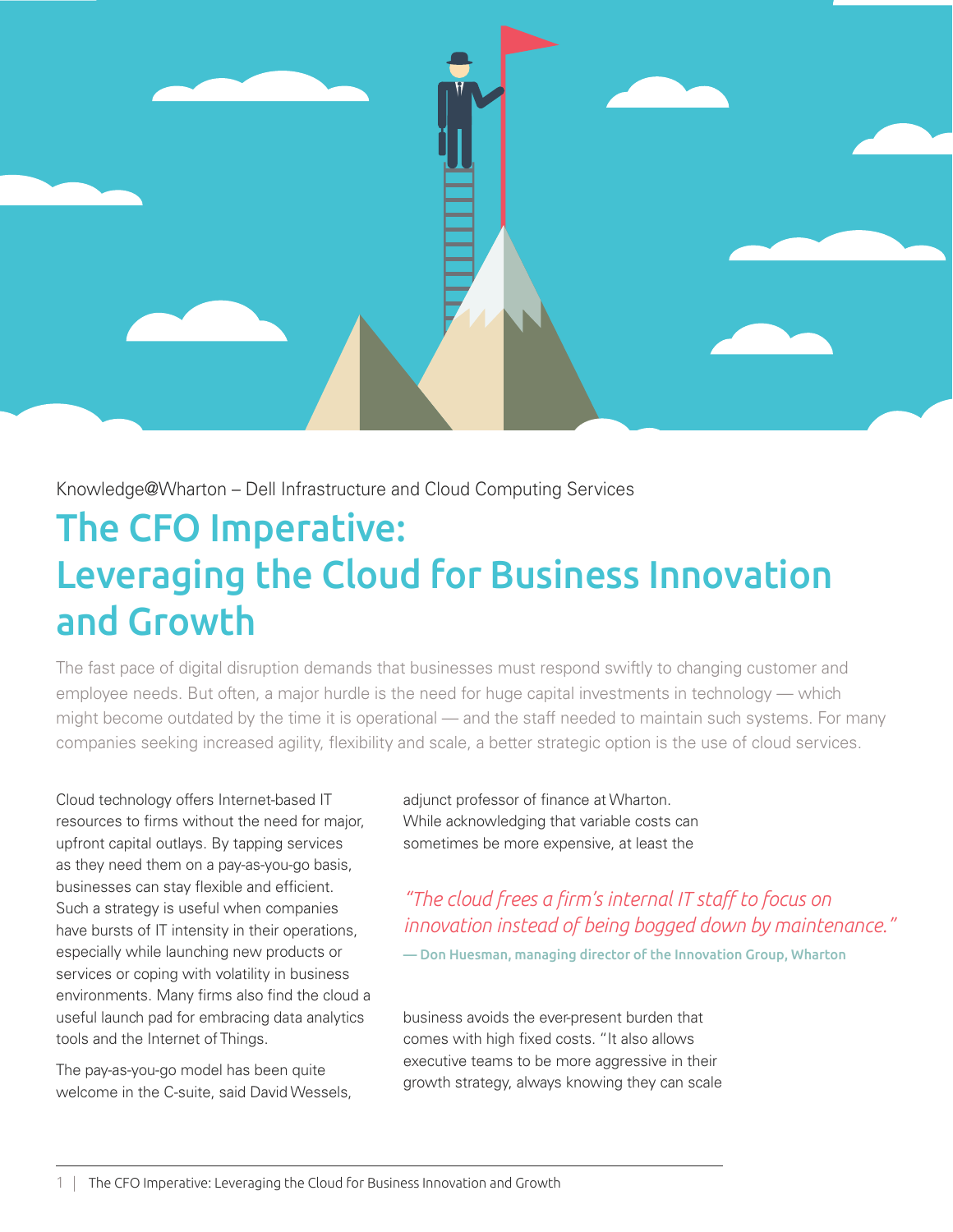back the investment if they bet on the wrong market or overestimated demand of their own products and services."

The cloud also frees a firm's internal IT staff to focus on innovation instead of being bogged down by maintenance. With applications stored in servers run by third parties such as Amazon, Google or Microsoft, businesses do not have to worry as much about keeping up with technology upgrades and can leave cyber security to the experts. That means they can devote more time and resources to their operations.

Cloud services include providing access to servers, storage services, databases and IT applications that are run by third parties. There are public clouds such as Microsoft's Azure or Amazon Web Services, or private clouds preferred by larger entities like health care institutions, banks and government agencies that do not want to risk storing sensitive or confidential information on public clouds. Hybrid cloud models that use public and private clouds are also popular.

# **Benefits of the Cloud**

Businesses were initially hesitant to embrace services run by third parties in the cloud, but they have been singing a different tune over the last few years. Companies have generally overcome their initial concerns about security, reliability, dependability and the robustness of the solutions offered on cloud platforms. For most organizations and in most sectors, cloud solutions are "at least as good as

and often better on those dimensions than can be achieved by local implementation of infrastructure," said Don Huesman, managing director of the Innovation Group at Wharton.

Tina DeBrass, the Chicago-based director of cloud services at Dell, pointed to the case of a company that was in the business of buying hotels, improving their profitability and then selling them for a profit. One such property the company was ready to sell housed its data center. Instead of moving the servers to another location, it chose to move to the cloud to meet its IT needs, thereby conserving capital.

*Companies have generally overcome their initial concerns about security, reliability, dependability and the robustness of the solutions offered on cloud platforms.*

Such decisions are not small considerations when looking at multiple locations — and the savings can be considerable. That should be good news to chief financial officers who daily consider risks and returns, as well as cash flows, as they weigh their cloud options. If a company keeps its IT infrastructure away from its core activities and makes it utility-based, it doesn't have to take on too many capital risks.

To be sure, there is some lag time before any savings are realized when transitioning to a new process. "The cloud journey doesn't always yield cost savings initially because there are a lot of legacy applications that need to

Cloud technology offers Internet-based IT resources to firms without the need for major, upfront capital outlays.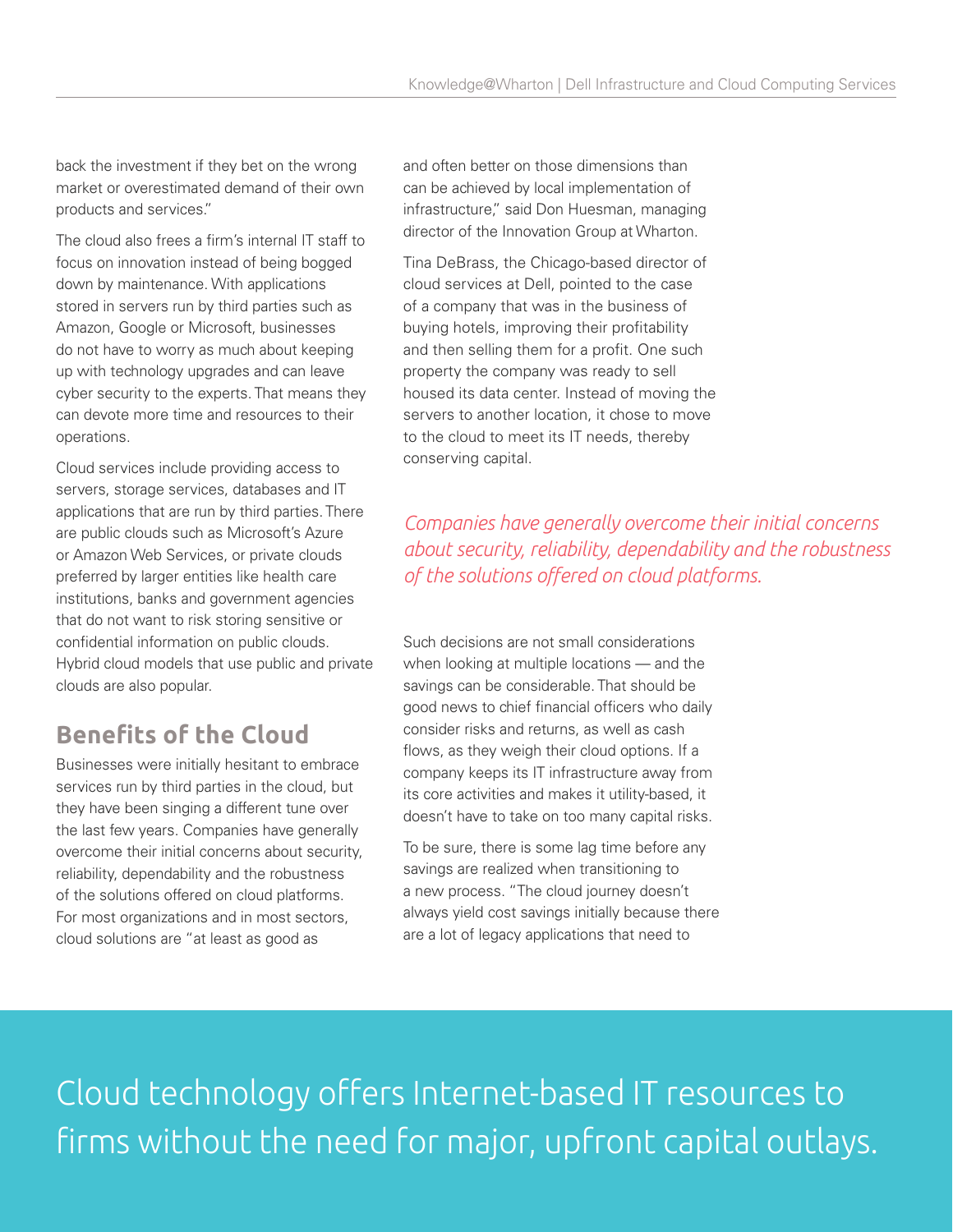get retooled to the new environment," said DeBrass. But the eventual benefits of cost savings and increased agility are worth the switch especially in more volatile times. Huesman added, "Agility is more important in most sectors, given the current level of political and economic uncertainty."

Another major benefit of the cloud is the flexibility it gives businesses that want to expand into new markets or diversify revenue streams through M&A. Global cloud providers have servers across the world that can serve a company's employees in other cities or countries — in effect, nationalizing or globalizing the workforce without the need to open more offices.

Innovation also gets a boost when businesses move to the cloud as R&D teams use these services to accelerate new product development. For example, through the storage of significant amounts of data in the cloud, the team can access information and work from anywhere. The cloud also is a "mobile-first" service that lets applications run everywhere. Indeed, a U.S. home improvement retailer's mobile app leveraged cloud services to guide customers to the right store aisle to find the products they want.

The cloud also lets firms using data analytics respond in real-time to business needs. For example, DeBrass said, a Formula One car-racing company that needed to do track-side mechanical assessments tapped cloud services for both predictive and prescriptive analyses quickly to apply findings to the next race. Its sponsors demanded data-driven solutions, and it could make

changes close to real time "to ensure that they perform well," she said.

## **Cloud Performance Metrics**

To make sure their cloud investments are paying off, CFOs can look at various performance metrics. DeBrass said tangible gains include savings from capital expenditures in infrastructure and operating expenses as well as reductions in staffing, among other benefits. Intangible benefits that affect operations include extra speed in innovation, increased scale and improved time-tomarket for new products or services.

Another incentive to companies: Outcomes-based contracts are becoming more common, where users compensate cloud service providers on the basis of the actual gains achieved. such as increased revenues or profits, speed of customer acquisition, or cost savings. Conversely, a failure to meet the promised goals results in penalties for the cloud provider. To make sure the cloud provider brings in the expected gains, it would be helpful for them to study the company's operations before contracts are signed so they can come up with a realistic plan to bring in the promised benefits.

But Wessels cautioned that "measuring the performance of IT has always been a tricky subject." For organizations in the cloud, he advised against measuring the return on investment of IT directly. Instead, "link technology implementation to improvements in operational metrics, and then link operational metrics back to financial performance," he said. The

Innovation also gets a boost when businesses move to the cloud as R&D teams use these services to accelerate new product development.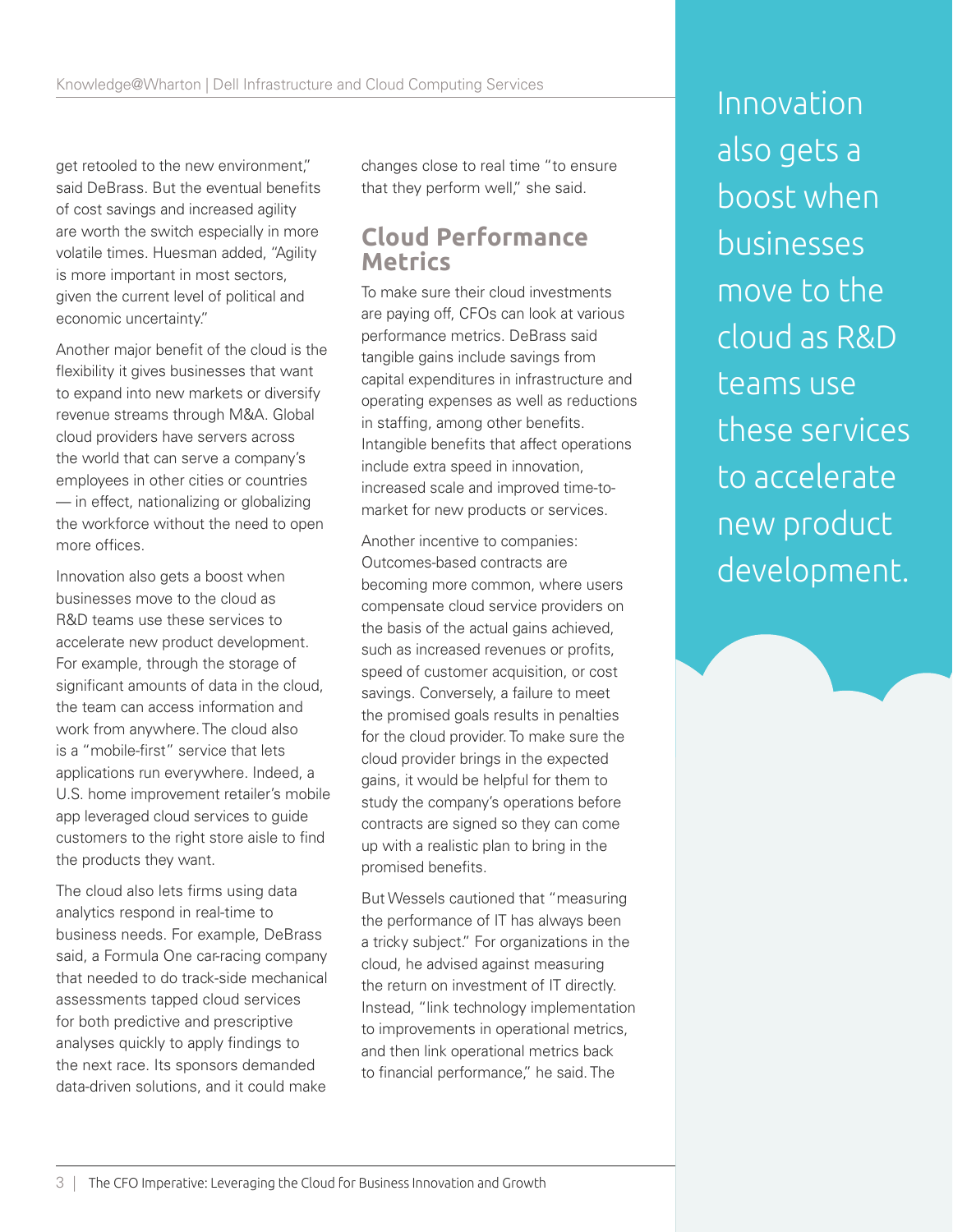result is a more holistic change in the company rather than just savings in one area.

# **Adoption Obstacles**

Some obstacles persist in cloud adoption, such as businesses being slow to change their old IT ways. "The key hurdle has been in the transformation of the traditional IT function, and the traditional IT support staff, into a service that has the skills needed to take advantage of cloud services," said Huesman. "It can represent a significant change in operations, and can be challenging to staff that started in a different, pre-cloud era."

Another hurdle is meeting expectations. Huesman pointed to research firm Gartner's annual "hype cycle" reports on various technologies, noting that new technology passes "the trough of disillusionment" before reaching "the plateau of productivity." Indeed, a 2015 Gartner report noted that "myths and hype" around cloud computing continues. "However, when used properly, cloud computing offers IT leaders real benefits, such

as organizational and operational agility and, in some cases, cost savings."

Customers sometimes expect too much from cloud services. Even as organizations move their IT needs to the cloud, they would still have to deal with the same IT challenges such as managing anti-virus processes or monitoring IT performance logs. To maintain flexibility in staffing, they can hire managed services that allow them to go about it in a modular way.

Finally, companies using cloud providers should ask if their services would provide upto-date versions of the technology. They also should require flexibility in their contracts to allow them to move from one type of cloud to another in either direction – from public to private or vice versa.

## **What's Next**

One area with a big need for transformation from cloud services is old IT software. Recent research shows that the average IT application is 20 years old. Companies still use

#### *"The cloud journey doesn't always yield cost savings initially because there are a lot of legacy applications that need to get retooled to the new environment."*

— Tina DeBrass, director of cloud services, Dell

these antiquated applications because they believe it is risky to make a change. But not changing carries its own risks, because these companies will ultimately lose their edge and competitiveness.

Cloud services include providing access to servers, storage services, databases and IT applications that are run by third parties.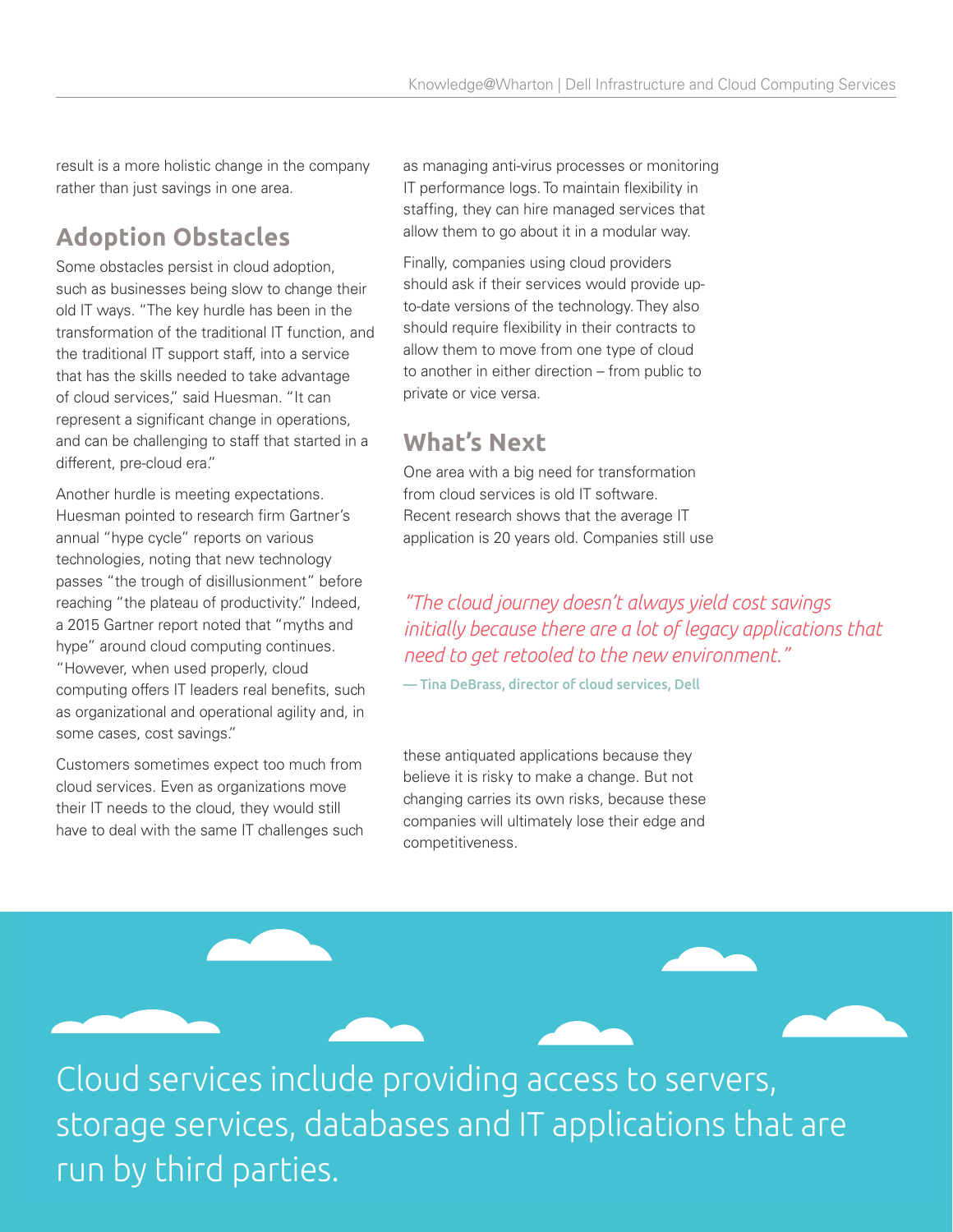The good news is that more executives outside of IT are recognizing the need. "There has been a democratization of buying behavior," DeBrass said, noting that demand for cloud services now comes directly from functional areas like marketing instead of a procurement department. As a result, businesses are increasingly forming strategic partnerships with their IT vendors instead of managing them as discrete partners.

#### **Summary**

The benefits of cloud services are many and proven. They include increased flexibility and speed-to-market, scale, lower IT costs, improved path to innovation and faster product releases. By letting third parties that specialize in the cloud manage IT solutions that previously were handled in-house, companies are in a better position to focus on what truly counts: innovating to stay ahead of digital disruptors.